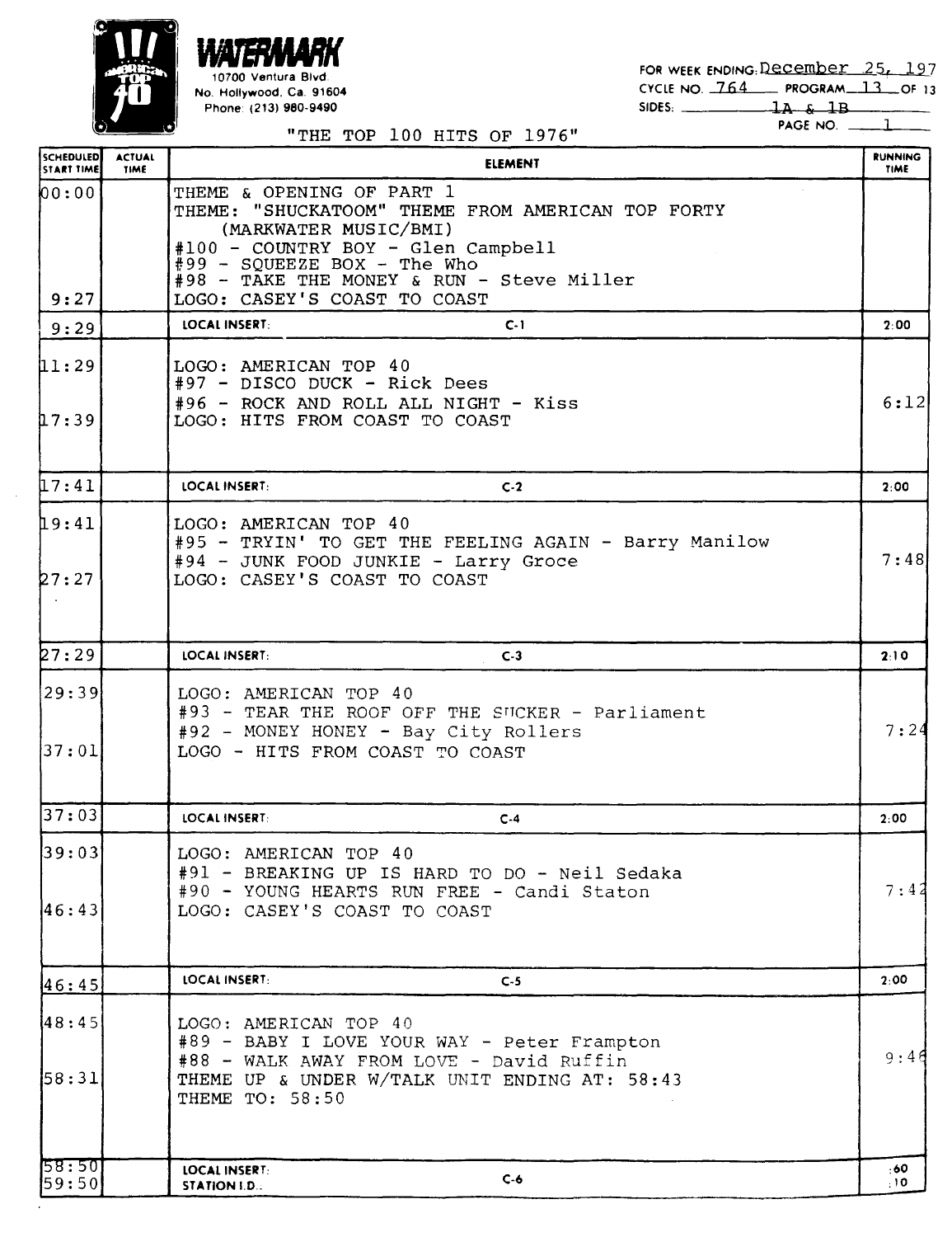

## 10700 Ventura Blvd

No. Hollywood. Ca. 91604 Phone: (213) 980-9490

FOR WEEK ENDING: December  $25<sub>f</sub>$  197 CYCLE NO.  $\frac{764}{2A}$  Program  $\frac{13}{3}$  of 13<br>sides:  $\frac{6}{PAGE}$  NO.  $\frac{2}{PAGE}$ 

 $\overline{2}$ 

| lə i                           | "THE TOP 100 HITS OF 1976"                                                                                                                                                   | $\mathbf{z}$<br>PAGE NO. |
|--------------------------------|------------------------------------------------------------------------------------------------------------------------------------------------------------------------------|--------------------------|
| SCHEDULED<br><b>START TIME</b> | <b>ACTUAL</b><br><b>ELEMENT</b><br><b>TIME</b>                                                                                                                               | <b>RUNNING</b><br>TIME   |
| 00:00<br>10:48                 | THEME & OPENING OF PART 11<br>#87 - THE BOYS ARE BACK IN TOWN - Thin Lizzy<br>#86 - WHO'D SHE COO - Ohio Players<br>#85 - SLOW RIDE - Foghat<br>LOGO: CASEY'S COAST TO COAST | 10:50                    |
| 10:50                          | LOCAL INSERT:<br>$C-1$                                                                                                                                                       | 2:00                     |
| 12:50<br>19:52                 | LOGO: AMERICAN TOP 40<br>#84 - WITH YOUR LOVE - Jefferson Starship<br>#83 - YOU'RE MY BEST FRIEND - Queen<br>LOGO: HITS FROM COAST TO COAST                                  | 7:04                     |
| 19:54                          | LOCAL INSERT:<br>$C-2$                                                                                                                                                       | 2:00                     |
| 21:54<br>30:58                 | LOGO: AMERICAN TOP 40<br>$#82$ - STILL THE ONE - Orleans<br>#81 - SHE'S GONE - Daryl Hall & John Oates<br>LOGO: CASEY'S COAST TO COAST                                       | 9:06                     |
| 31:00                          | LOCAL INSERT:<br>$C-3$                                                                                                                                                       | 2:10                     |
| 33:10<br>40:42                 | LOGO: AMERICAN TOP 40<br>#80 - GETAWAY - Earth, Wind & Fire<br>#79 - FANNY - Bee Gees<br>LOGO: HITS FROM COAST TO COAST                                                      | 7:34                     |
| 40:44                          | LOCAL INSERT:<br>$C-4$                                                                                                                                                       | 2:00                     |
| 42:44<br>149:51                | LOGO: AMERICAN TOP 40<br>#78 - GOT TO GET YOU INTO MY LIFE - Beatles<br>#77 - RHIANNON - Fleetwood Mac<br>LOGO: CASEY'S COAST TO COAST                                       | 7:09                     |
| 49:53                          | LOCAL INSERT:<br>C.5                                                                                                                                                         | 2:00                     |
| 51:53<br>158:33                | LOGO: AMERICAN TOP 40<br>#76 - FOX ON THE RUN - Sweet<br>#75 - LET HER IN - John Travolta<br>THEME UP AND UNDER W/TALK UNIT ENDING AT: 58:41<br>THEME TO: 58:50              | 6:40                     |
| 58:50<br><b>59:50</b>          | LOCAL INSERT:<br>$C-6$<br><b>STATION I.D.:</b>                                                                                                                               | :60<br>$\pm 10$          |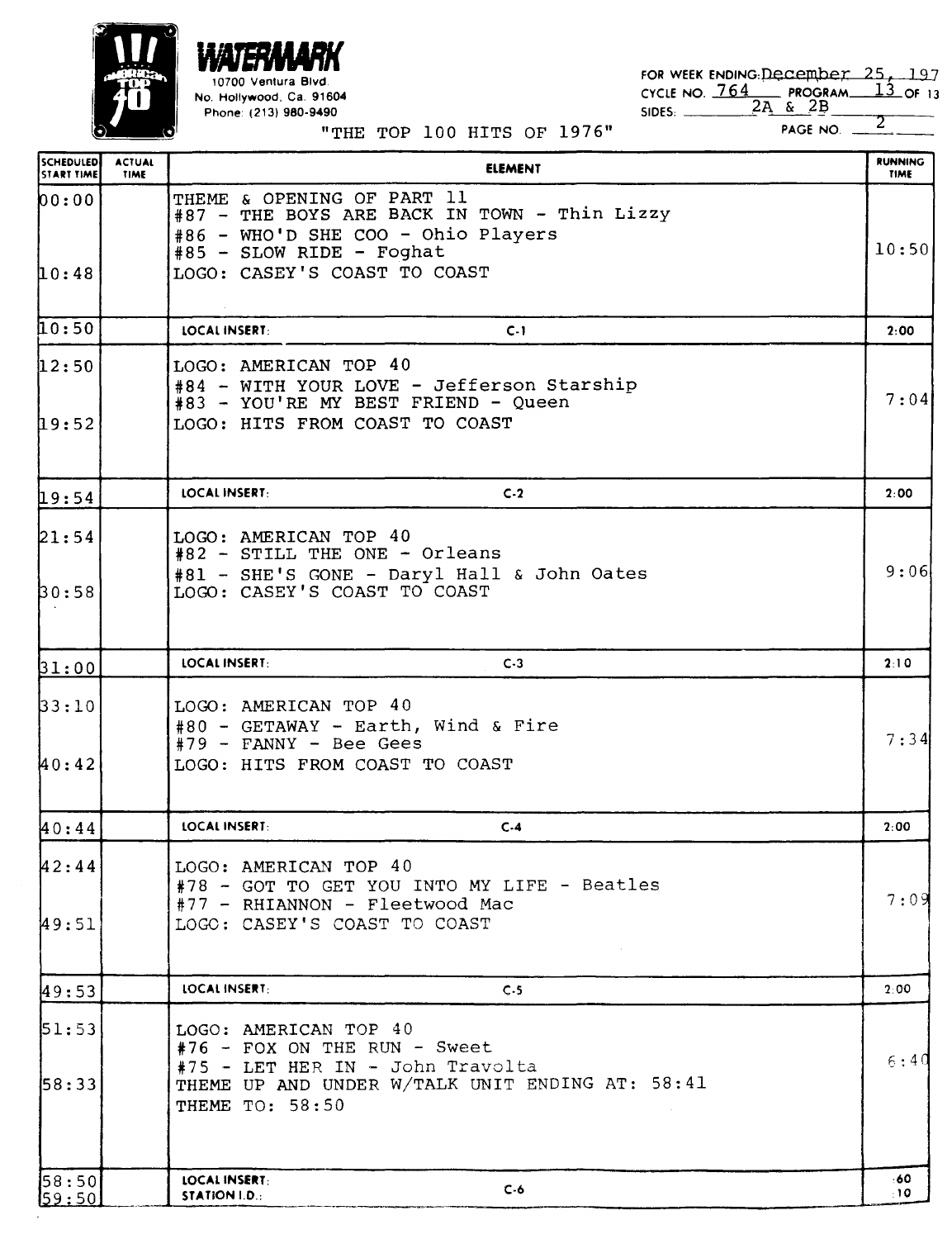

10700 ventura Blvd. No Hollywood. Ca. 91604 Phone (213) 980-9490

FOR WEEK ENDING: December 25, 197 CYCLE NO. 764 PROGRAM 13 OF 13<br>SIDES: 3A & 3B  $SIDES:$ 

PAGE NO.

 $\overline{\phantom{a}}$ 

"THE TOP 100 HITS OF 1976"

| SCHEDULED<br>START TIME | <b>ACTUAL</b><br>TIME | <b>ELEMENT</b>                                                                                                                                                                     | <b>RUNNING</b><br>TIME |
|-------------------------|-----------------------|------------------------------------------------------------------------------------------------------------------------------------------------------------------------------------|------------------------|
| 00:00<br> 11:29         |                       | THEME & OPENING OF PART 111<br>$#74$ - SUMMER - War<br>#73 - WAKE UP EVERYBODY - Harold Melvin & The Bluenotes<br>LOGO: CASEY'S COAST TO COAST                                     | 11:31                  |
| 11:31                   |                       | LOCAL INSERT:<br>$C-1$                                                                                                                                                             | 2:00                   |
| 13:31<br> 20:32         |                       | LOGO: AMERICAN TOP 40<br>#72 - I'M EASY - Keith Carradine<br>$#71$ - WHAM BAM - Silver<br>LOGO: HITS FROM COAST TO COAST                                                           | 7:03                   |
| 20:34                   |                       | LOCAL INSERT:<br>$C-2$                                                                                                                                                             | 2:00                   |
| 22:34<br>29:25          |                       | LOGO: AMERICAN TOP 40<br>#70 - EVIL WOMAN - Electric Light Orchestra<br>#69 - THIS MASQUERADE - George Benson<br>LOGO: CASEY'S COAST TO COAST                                      | 6:53                   |
| 29:27                   |                       | LOCAL INSERT:<br>$C-3$                                                                                                                                                             | 2:10                   |
| 31:37<br>40:02          |                       | LOGO: AMERICAN TOP 40<br>#68 - BABY FACE - Wing & a Prayer Fife & Drum Corps<br>$#67$ - LET 'EM IN - Wings<br>LOGO: HITS FROM COAST TO COAST                                       | 8:27                   |
| 40:04                   |                       | LOCAL INSERT.<br>$C-4$                                                                                                                                                             | 2:00                   |
| 42:04<br>49:43          |                       | LOGO: AMERICAN TOP 40<br>#66 - LET'S DO IT AGAIN - Staple Singers<br>#65 - ISLAND GIRL - Elton John<br>LOGO: CASEY'S COAST TO COAST                                                | 7:41                   |
| 49:45                   |                       | LOCAL INSERT:<br>$C-5$                                                                                                                                                             | 2:00                   |
| 51:45<br>58:32          |                       | LOGO: AMERICAN TOP 40<br>#64 - SATURDAY NIGHT - Bay City Rollers<br>#63 - SHOP AROUND - The Captain & Tennille<br>THEME UP & UNDER W/TALK UNIT ENDING AT: 58:42<br>THEME TO: 58:50 | 6:47                   |
| 58:501<br>59:50         |                       | LOCAL INSERT:<br>$C-6$<br>STATION I.D.:                                                                                                                                            | -60<br>-10             |